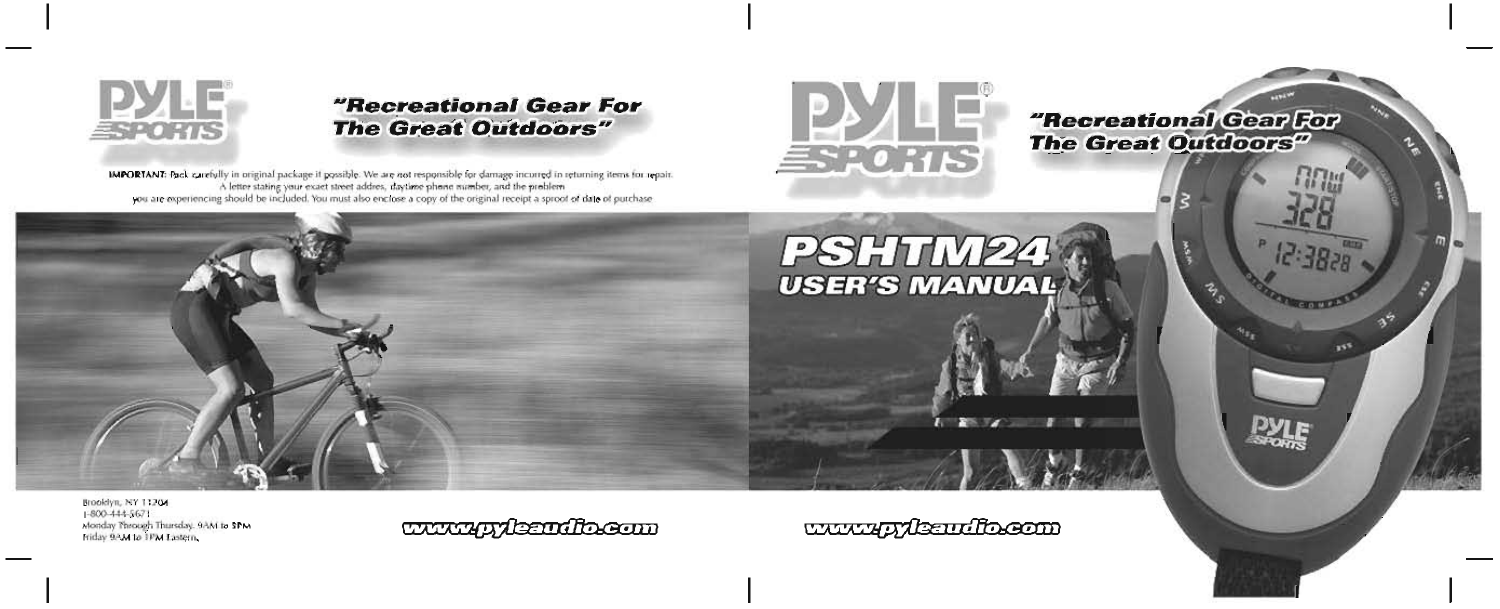### *2.0 Parts and Its Functions*

mode button

start/stop button

TM

light button

display

light button

rotatory ring

compas: button

### **Mode Button**

l To select among the following modes: Current Time, Alarm Time, Chronograph, Lap Memory Recall, Countdown Timer, Pacer and Dual Time Mode. ।<br>Pressand hold the button to change to setting displays<br>in various modes≀ To selec<u>t</u> among items which to be set during setting sequence l To select between normal compass bearing and backward bearing display in Compass Mode.

### **Start/Stop Button**

To start/stop the timer, chronograph and pacer I To lock / unlock the compass bearing l To increase the number during setting sequences l To review the lap memories by forward reviewing.

#### **Compass Button**

To select between Current Time and Compass Mode l To decrease the number during setting sequences l To select Compass function in Chronograph Mode. To review lap memory by backward reviewing. l Press the button to reload the target time in Countdown Timer Mode. Press and hold the button to reset the timer in Countdown Timer Mode.

### **Light Button**

Press the button once to turn on the EL back light for about 3 seconds | Press and hold the button to enable/disable the auto-light feature (If the auto-light feature is enabled, press any button will turn on the back light for about 3 seconds)



### *1.0 Introduction 3.0 Major Function Modes*





Thanks of your purchase of the HandHeld TrackMaster. Your HandHeld TrackMaster features electronic sensors that measures the compass directions.

Your HandHeld TrackMaster provides directions to you at the time during you are hiking, climbing and doing other outdoor activities.

 Your HandHeld TrackMaster also includes normal time, daily alarm, chronograph, countdown timer, pacer and dual time.

Your HandHeld TrackMaster is carefully designed and produced for outdoor activities, in order to utilize these features of your watch, it is advisable to read the following instructions:

- Read the instruction before you use the HandHeld TrackMaster. -
- Avoid exposing your HandHeld TrackMaster to the extreme conditions for an unreasonable time.
- Avoid rough uses or severe impacts to your HandHeld TrackMaster.
- Do not open the HandHeld TrackMaster's case unless a certified service agency because your HandHeld TrackMaster contains precise electronic sensor and components.
- Clean your HandHeld TrackMaster with a soft cloth occasionally that working for a longer use life of your watch.
- Keep your HandHeld TrackMaster away from magnets or the appliances which contains magnetic objects such as mobile phones, speakers and motors.
- Store your HandHeld TrackMaster in a dry place when it is not in use.

2  $\overline{a}$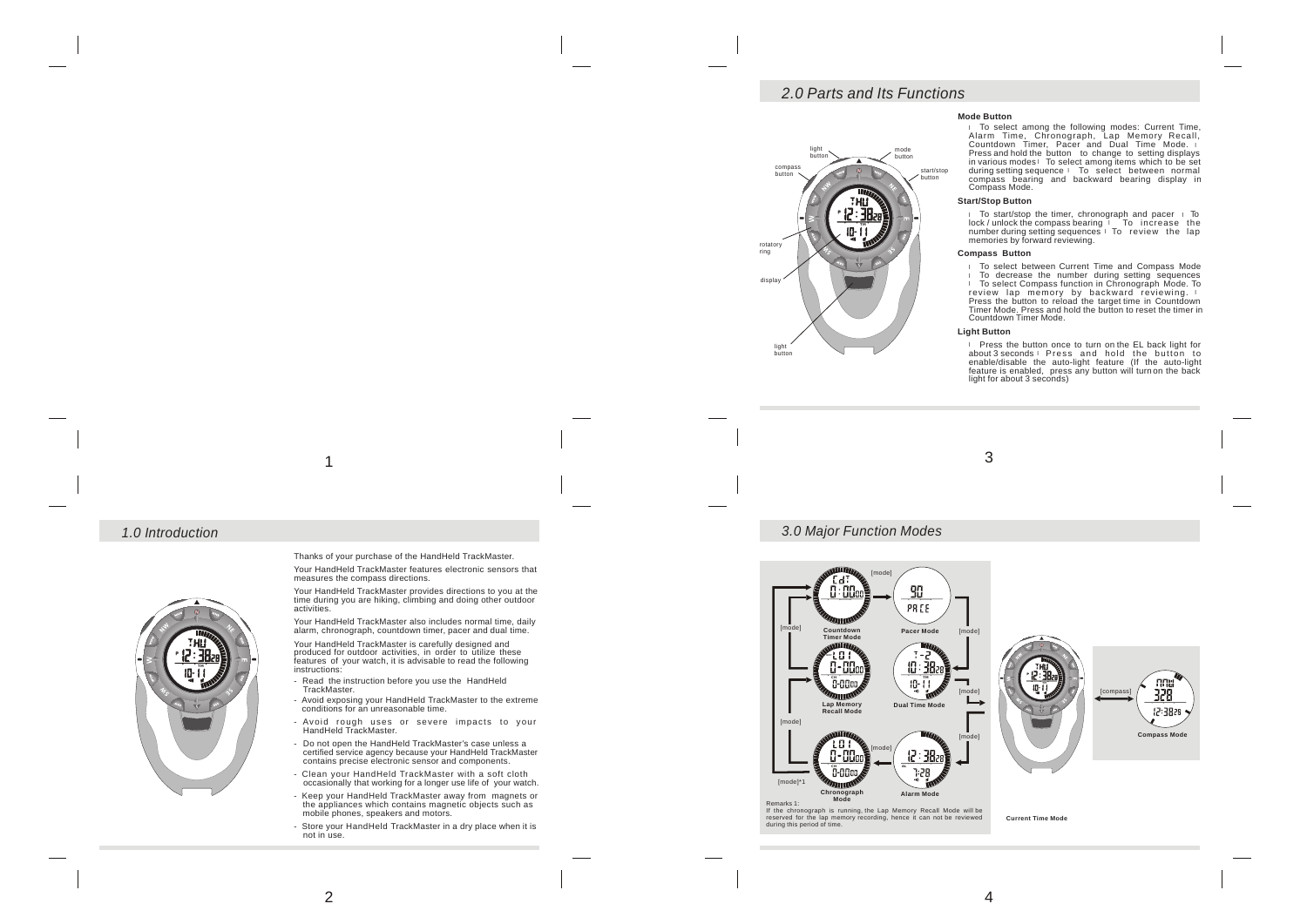### *4.0 Current Time Mode - Current Time & Calendar*

### day of week -12 38 current time (hour:minute second) ID- Ü analogue second calendar (month-date) **Current Time Mode** hold mode digits have been selected (flashing) TЮ <u> 12 38 </u> 10- i T **Current Time Setting Mode**

**Current Time Setting**

### **Current Time Mode**

- The 1st row of the display shows the day of week.
- The 2nd row of the display shows the current time:
- hour, minute and second. - The 3rd row of the display shows the calendar: month,
- doto.
- The indicators encircle the display show the current time in 1 second resolution analogically .

### *5.0 Alarm Time Mode - Setting the Alarm and Chime On/Off*



**Alarm Time Setting**

### **Alarm Time Mode**

- The 2nd row of the display shows the current time: hour, minute and second.
- The 3rd row of the display shows the alarm time: hour, minute.
- The indicators encircle the display show the current time in 1 second resolution analogically.

### **To Set the Chime ON/OFF**

- Press the [compass] button to change the ON/OFF status of the hourly chime, in the Alarm Time Mode.
- When the chime indicator  $\triangleq$  is appeared (chime ON), the HandHeld TrackMaster beeps every hour on the hour.

### **To Set the Alarm ON/OFF**

- Press the [start/stop] button to change the ON/OFF status of the alarm, in the Alarm Time Mode.
- When the alarm indicator (When the alarm indicator (I) is appeared (alarm ON), the HandHeld TrackMaster sounds at the pre-set alarm time every day.

5 7 *4.1 Current Time Mode - Setting Current Time Mode 5.1 Alarm Time Mode - Setting the Alarm Time* **To Set the Current Time Mode To Set the Alarm Time** - To set the current time, calendar and 12/24 hour - Press and hold the [mode] button for 2 seconds to change reset Second to zeroincrease the format, press and hold the [mode] button for 2 seconds to Increase from Alarm Time Mode to Alarm Time Setting Mode. number at the number change the display from the Current Time Mode to Current a higher speed - The minute digits flash on the display because it is being Time Setting Mode. start/stop compass  $\overline{\phantom{a}}$  $\blacktriangle$ selected. hold [start/stop] hold - The second digits flash on the display because they are [start/stop] **The Setting Procedures**  mode<br>buttor being selected. mode <u>III</u> mode **hold** contact the being selected. button model button and the control of the control of the control of the control of the control of the control of the control of the control of the control of the control of the control of the control of the control of the Press [mode] button to change the selection following the **The Setting Procedures**  mode second minute

- Press [mode] button to change the selections following the Current Time Setting Sequence.
- button **interval of the digits are flashing, press the [start/stop]** but ton to **computer interval of the digits are flashing, press the [start/stop] but ton to** increase the number; hold the [start/stop] button to change the number at a higher speed. Press the [compass] button to decrease the number; hold the [compass] button to change the number at a higher speed.
	- When second digits start flashing, press the [start/stop] or [compass] button once to reset the second to zero.
	- When 12 or 24 digits start flashing, press the [start/stop] or [compass] button once to select between 12 or 24 hour format.
	- After you set the current time, calendar and 12/24 hour format, press the [mode] button to exit the Current Time Setting Sequence.
	- If no key-stoke has been activated for 30 seconds, the setting display will return to Current Time Mode.
- Alarm Time Setting Sequence.
- If the digits are flashing, press the [start/stop] but ton to increase the number; hold the [start/stop] button to change the number at a higher speed. Press the [compass] button to decrease the number; hold the [compass] button to change the number at a higher speed.
- After you set the alarm time, press the [mode] button to exit the setting sequence.
- If no key-stoke has been activated for 30 seconds, the setting display will auto return to Alarm Time Mode.

|        | mode<br>button |      |  |
|--------|----------------|------|--|
| minute |                | hour |  |
|        | mode<br>button |      |  |

### **Alarm Time Setting Sequence**

| [compass]              | hold [compass]                              |
|------------------------|---------------------------------------------|
| decrease<br>the number | decrease the<br>number at<br>a higher speed |

**Alarm Time Setting Sequence**

12/24 hour format

date

mode button

compass

hour

mode  $\mathbf{I}$  button

year

mode<br>butto

mode button

start/stop

'12' changes to '24'; '24' changes to '12'.

month

**Current Time Setting Sequence** 

mode button

mode button

Increase the number

start/stop

increase the number at a higher speed

decrease the number

hold start/st

compass

hold compass

decrease the number at a higher speed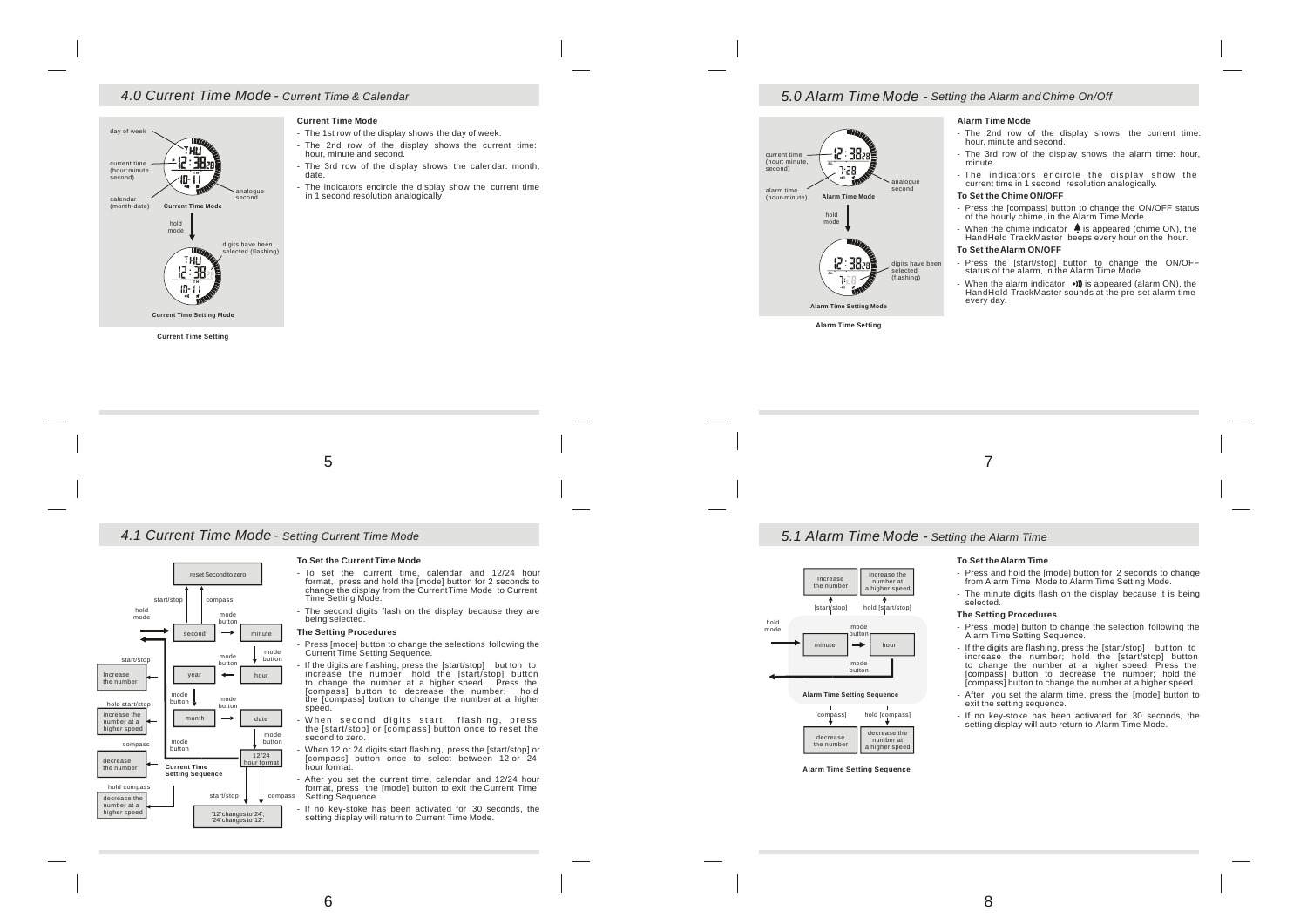### *6.0 Chronograph Mode - Chronograph Mode*



**Chronograph Mode**





#### **Chronograph Mode**

- The Chronograph measures elapsed times and lap times. - The 1st row of the display shows the current lap number
- of the chronograph. - The 2nd row of the display shows the lap time: minute,
- second and 1/100 second.
- The 3rd row of the display shows the accumulated running time: minute, second and 1/100 second.

**NOTE:** if the accumulated time is long than 1 hour, the display shows chronograph time in hour, minute and second instead of minute, second and 1/100 second.

- The indicators encircled the display shows the chronograph time in 1/10 second analogically .

**NOTE:** The maximum counting range of the chronograph is 9 hours 59 minutes and 59 seconds, hence the chronograph will count continuously until it counts to that value or the [start/stop] button is pressed.

## *6.2 Chronograph Mode - Record Lap Time*

#### **To Record Lap Memory**

ពេរ 7-23 וכה" **Chronograph 'Running' Mode**  $\blacksquare$ [compass] lir. lap number lap tin  $1 - 23$ 1/10 second 753, **Chronograph 'Lap' Mode** accumulative 'elapsed' time  $\blacksquare$ 5 seconds number **Tifs** 'elaspe' time 102 since the [compass] button ₫-Ö4 has been pressed 1/10 second 1-28. accumulative 'elapsed' time **Chronograph 'Running' Mode**

#### - The Chronograph Mode allows you to record lap memory (maximum 42 lap memories). Press the [compass] button once to record the lap

- memory during the chronograph is running.
- The lap number will be flashing on the 1st row of the display.
- The lap time display on the 2nd row of the display for 5 seconds, then it shows the 'elapse' time since the [compass] button has been pressed.
- The accumulated 'elapse' time will be display on the 3rd row of the display.
- During the lap number and lap time are displaying, the chronograph keeps running.
- Repeat the steps mentioned above to get another set of lap memory

#### **To Reset Lap Memory**

- Press and hold the [compass] button for 2 seconds to reset the lap memory in the Chronograph Mode, when the chronograph was stopped.

### *7.0 Lap Memory Recall Mode - Recall Lap Time*

### **Lap Memory Recall Mode**

11

- The lap number flashes at the 1st row of the display; the '*REC*' indicator will be appeared at the same time.
- The 2nd row of the display shows the lap time of the current lap memory: minute, second and 1/100 second (not longer than 1 hour) or hour, minute and second (longer than 1 hour).
- The 3rd row of the display shows the accumulated 'elapse' time: minute, second and 1/10 0 second (not longer than 1 hour) or hour, minute and second (longer than 1 hour).

**NOTE:** If the chronograph is running, the Lap Memory Recall Mode will be reserved for the lap memory recording and this mode can not be reviewed during this period of time.

### **To Recall Lap Memory**

- Press the [start/stop] button to check the lap memories through forward reviewing from lap 1 to lap 42. Hold the [start/stop] button to change lap memory at a higher speed.
- Press the [compass] button to check the lap memories through backward reviewing from lap 42 to lap 1. Hold the [compass] button to change lap memory at a higher speed.

**NOTE:** Check the 'To Reset Lap Memory' section for lap memory reset.



### **To Start/Stop the Chronograph**

9

*6.1 Chronograph Mode - Start/Stop the Chronograph*

- When the chronograph is stopped, press the [start/stop] button once to start the chronograph; press [start/stop] button once again to stop the chronograph.
- The elapsed time between the two 'start/stop' keystrokes will be appeared on 3rd row of the display.
- Repeat the above mentioned steps to get the accumulative time of which the chronograph is running.

### **To Reset the Chronograph**

- Record a new set of elapsed time, press and hold the [compass] button for 2 seconds (when the chronograph has stopped ) to reset the chronograph.
- **NOTE:** If you reset the chronograph, the lap memory will be reset at the same time.

lap numbe *REC*  $-23.$ lap time i23.s∦ **Lap Memory Recall Mode** accumulative **(1st Lap Memory)** 'elapse' time [compass] [start/stop] 2nd lap memory start/stop] **[compas** the next recorded lap memories start/stop] **[compass** the last recorded lap memory (max. 42 memory) **Lap Memory Recall Sequence**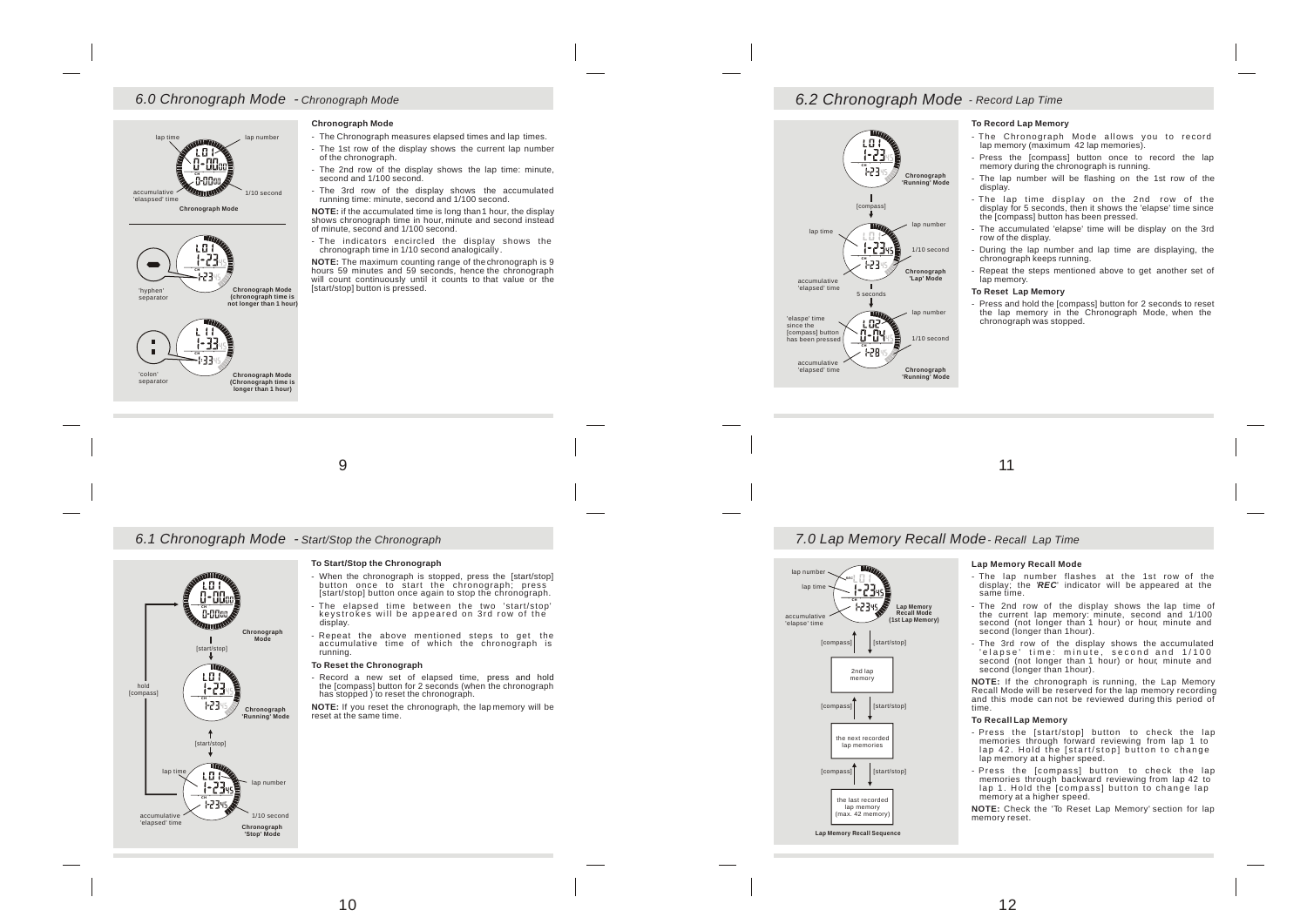### *8.0 Countdown Timer Mode - Countdown Timer Mode*

digits have been senave seen<br>cted (flashing)

analogue anarogi<br>second

### **Countdown Timer**

- HandHeld TrackMaster has countdown feature: the Countdown Timer Mode.
- The Countdown Timer starts counting from the preset number to zero andstops at zero.
- The 1st row of the display shows the '*CdT*' indicator.
- The 2nd row of the display shows the countdown time: hour, minute and second.
- The indicators encircled the display shows the countdown time in 1 second analogically.

## *8.2 Countdown Timer Mode - Using the Timer*



#### **To Use the Timer**

- Once the timer has been set (for example0:10 15), press the [start/stop] button once to start the countdown. The countdown time will be displayed continuously throughout the countdown.
- To stop countdown, press the [start/stop]button once.
- When the countdown time is come to zero, press [compass] button to re-load the preset time, or press [start/stop] button to re-load the preset time and starts the countdown simultaneously.

#### **To Reset the Timer**

- To reset the timer to zero, press and hold the [compass] button for 2 seconds when the timer has stopped counting.

### **Timer Alarm Sound**

- The timer starts to beep twice when the countdown time comes to 10,5,4,3,2,1 minute(s) and 50,40,30,20,10 seconds.
- The timer starts to beep once when the countdown time comes to 9, 8,7,6,5,4,3,2,1 second(s).
- The timer starts to beep a long beep when the countdown time comes to zero.

### *8.1 Countdown Timer Mode - Setting the Timer*

second  $\rightarrow$  minute

[start/stop] hold [start/stop]

hold<br>[mode] [mode]

Increase the number

 $\ddot{\phantom{1}}$ 

hold mode

 $0:00$ 

countdown time

Countdown Timer Mode indicator

[mode

decrease the number

**Alarm Time Setting Sequence**

[compass] hold [compass]

hour

decrease the number at a higher speed

 $\blacksquare$ 

increase the number at a higher speed

[mode]

#### **To Set the Countdown Timer**

- Press and hold the [mode] button for 2 seconds to change the display from Countdown Timer Mode to Countdown Timer Setting Mode.
- **NOTE:** The setting range of the timer: 0 to 99 hours, 59 minutes, 59 seconds.
- The second digits flash on the display because it is being selected.

#### **The Setting Procedure**

- Press [mode] button to change the selection following the Countdown TimerSetting Sequence.
- If the digits are flashing, press the [start/stop] button to increase the number; hold the [start/stop] button to change the number at a higher speed. Press the [compass] button to decrease the number; hold the [compass] button to change the number at a higher speed<sup>.</sup>
- After you set the timer, press the [mode] button to exit the setting sequence.
- If no key-stoke has been activated for 30 seconds, the setting display will return to Countdown Timer Mode.

15

### *9.0 Pacer Mode - Using the Pacer*



### **To Use the Pacer**

- The HandHeld TrackMaster build-in a pacer for the user: The Pacer Mode.
- The 2nd row of the display show the current pacer setting.
- The ' *PACE*' indicator will be appeared on the 3rd row of the display.
- If the pacer is activated, the HandHeld TrackMaster will beep at the preset rate (bpm) for every minute.

### **To Start/Stop the Pacer**

- If the Pacer has been set, press the[start/stop] button to start the pacer. If the Pacer started, press the [start/stop] button again to stop the pacer and the beeping sound.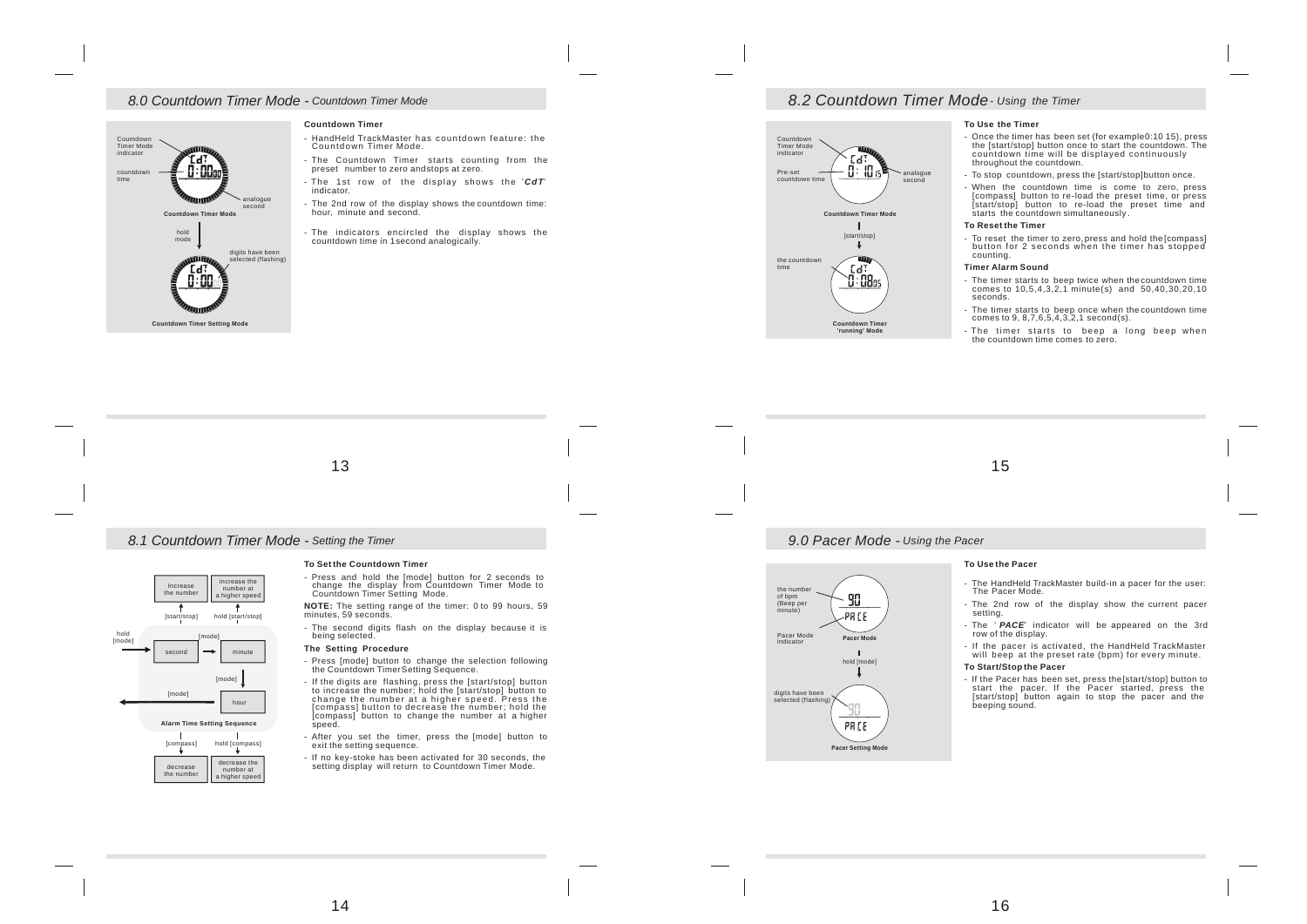### *9.1 Pacer Mode - Setting the Pacer Rate (bpm)*

### increase the bpm increase the bpm at a higher speed [start/stop] hold [start/stop] qη PREE **Pacer Setting Mode (90 bpm)** hold [compass] [compass] decrease the bpm decrease the bpm at a higher speed **Pacer Setting Sequence**



### **To Set the Pacer Rate (bpm)**

- Press and hold the [mode] button for 2 seconds to change the display from Pacer Mode to Pacer Setting Mode
- The digits flash on the display because it is being selected.

### **The setting procedure**

- If the digits are flashing, press the [start/stop] button to increase the number (step of 5 BPM); hold the [start/stop] button to change the number at a higher speed. Press the [compass] button to decrease the number (step of 5 BPM); hold the [compass] button to<br>change the number ata higher speed.
- After you set the pacer, press the [mode] button to exit the setting sequence.
- If no key-stoke has been activated for 30 seconds, the setting display will return to PacerMode.

**NOTE:** The setting range of the pacer: 40 bpm to 180 bpm.

### *10.1 Dual Time Mode - Setting the Dual Time*



### **Dual Time Setting Sequence** hold **[con**

|                        | .                                           |  |  |
|------------------------|---------------------------------------------|--|--|
| decrease<br>the number | decrease the<br>number at<br>a higher speed |  |  |

- To set the dual time, press and hold the [mode] button for 2 seconds to change the display from the Dual Time Mode to Dual Time SettingMode.
- The minute digits flash on the display because they are being selected.

### **The Setting Procedures**

**To Set the Dual Time**

- Press [mode] button to change the selections following the Dual Time Setting Sequence.
- If the digits are flashing, press the [start/stop] button to increase the number; hold the [start/stop] button to change the number at a higher speed. Press the [compass] button to decrease the number; hold the [compass] button to change the number at a higher speed.
- After you set the Dual T ime, press the [mode] button to exit the Dual Time Setting Sequence.
- If no key-stoke has been activated for 30 seconds, the setting display will return to Dual Time Mode.



#### **Dual Time Mode**

- The '*T-2* ' indicator will be displayed on the 1st row of the display.
- The 2nd row of the display shows the dual time: hour, minute and second.
- The 3rd row of the display shows the calendar: month, date.
- The indicators encircle the display show the currenttime in 1 second resolution analogically.
- **NOTE:** The calendar readout of the Dual Time Mode will be the same as the Current Time Mode.

rotary bezel

**which related to Compass Mode The features of the HandHeld TrackMaster**

The 'N' mark

### **The Precautions when Using HandHeld TrackMaster**

- Keep your HandHeld TrackMaster away from magnets or the appliances which may contain magnetic objects such as mobile phones, speakers, motors and etc.
- The HandHeld TrackMaster, like most magnetic compass, points to the magnetic North which is slightly different from the true North. Check the 'What is Magnetic<br>Declination' section for more detail.
- Perform the compass calibration on the following conditions:
	- 1) when the HandHeld TrackMaster is used the first time, 2) when the '*DIST*' indicator is flashing,
	- 3) the battery has been replaced, and
	- 4) use the compass in a location where is apart from the place in which the compass had been calibrated.
- To achieve an accurate result, you should avoid measuring a direction on the following conditions:
	- 1) the watch is closed to magnetic/metal objects,
	- 2) the watch is closed to electrical appliances, and
	- 3) the watch is placed inside a moving object or a ferroconcrete building.



TM

-10 38 m-

dual time (hour,minute second)

'T-2' indicator

analogue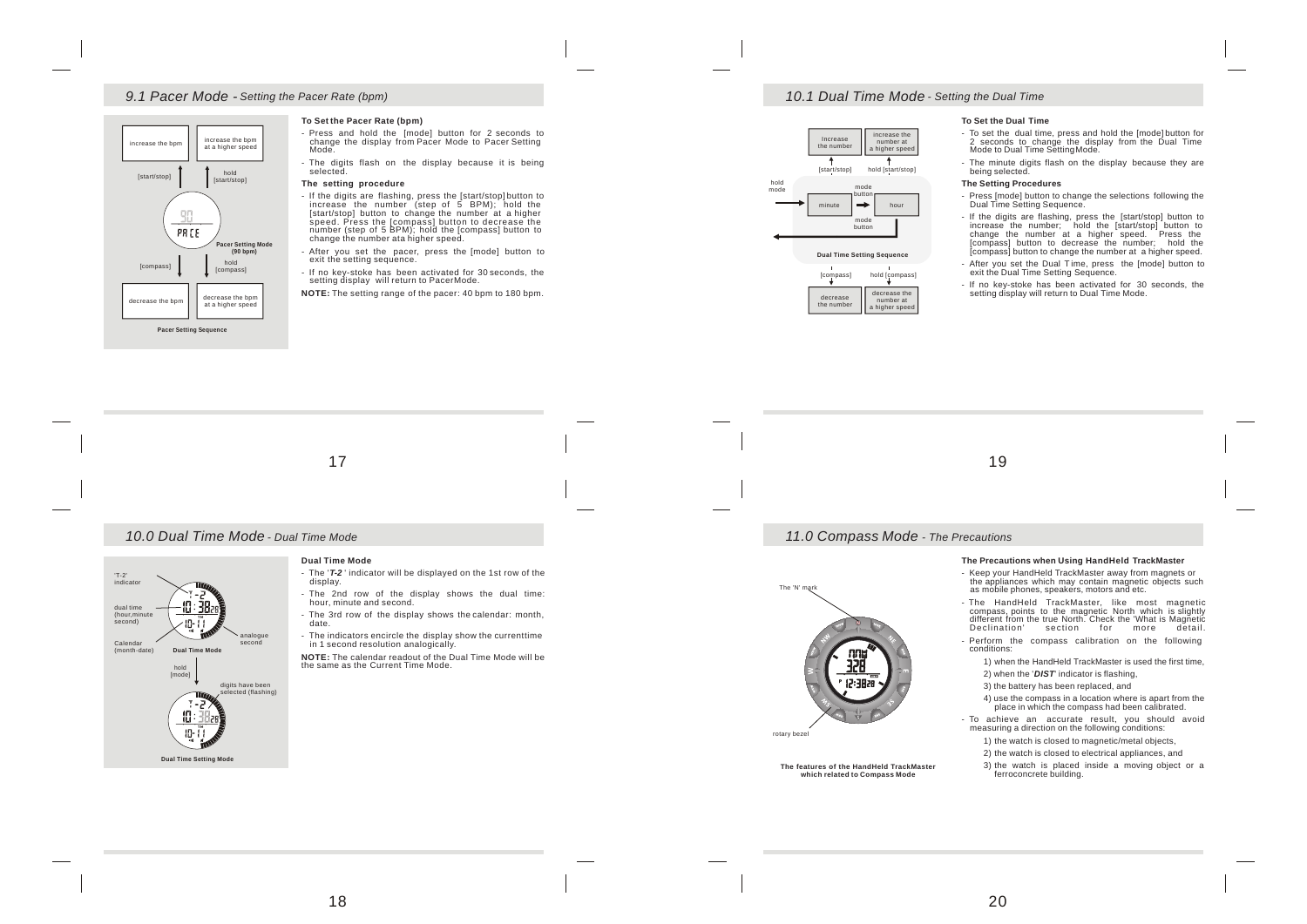### *11.1 Compass Mode - Compass Mode*



#### **Compass Mode**

- In the Compass Mode, the 1st row of the display<br>shows the bearing (compass points) of the direction which the watch's pointer is pointing.
- The 2nd row of the display shows the bearing (digital) of the direction which the watch's pointer is pointing.
- The 3nd row of the display shows the current time: hour, minute and second.
- The indicators encircled the display show the direction of magnetic North analogically.
- In the Compass Mode, the Compass Mode will change to the standby mode after 1 minute.
- In the standby mode, press any button except [Light] button once to return to Compass Mode.

### *11.3 Compass Mode - Magnetic Declination Compensation*

true bearing 300

point A

**Compensate the Bearing at a place with Westerly (W) Magnetic Declination**

> true north 0

true north 0

> magnetic declination  $22^\circ$  E

> > true bearing  $300^\circ$

point A

magnetic north

magnetic declination  $23^\circ M$ 

magnetic bearing<br>323°

magnetic north

object B

▲

magnetic bearing  $278^\circ$ 

object B

**Compensate the Bearing at a place with Easterly (E) Magnetic Declination**

#### **Magnetic Declination Compensation**

- Compensate an object's bearing by subtract westerly (W) magnetic declination or add easterly (E) magnetic declination with the magnetic bearing. **Example 1**

- needle points 323°. - 23° Westerly magnetic declination and the compass
- The bearing will be  $323^{\circ}$  (MB)  $23^{\circ}$  (W) =  $300^{\circ}$  (TB).

### **Example 2**

- 22 Easterly magnetic declination and the compass needle points 278°.
- The bearing will be  $278^{\circ}$  (M) +  $22^{\circ}$  (E) = 300° (TB).
- HandHeld TrackMaster will compensate the compass bearing wherever the magnetic declination is either Westerly (-ve) declination or Easterly declination (+ve) automatically, if the user input the magnetic declination angle of the city which close to the user's current location into the watch during the calibration.
- Check the 'Calibrating the Compass' section for more detail of the calibration.

21

### *11.2 Compass Mode - Magnetic Declination*

Magnetic .<br>Iination

True North

**Magnetic Declination**

Magnetic Declination

Magnetic North

### **What is Magnetic Declination**

- The Magnetic North Pole which is slightly<br>different from the True North Pole. The HandHeld TrackMaster, like most magnetic compass, points to the Magnetic North Pole. On the contrary, everything measure from a map is related to the True North Pole.
- The angular difference between Magnetic North Pole and True North Pole is called magnetic declination. Its amount (degrees and minutes) and direction (easterly and westerly) depend on where you are.
- For serious compass user or who intends to perform accurate navigation, compass must be adjusted to compensate of magnetic declination.
- HandHeld TrackMaster also includes a compensation setting for magnetic Declination. Check 'Calibration's the Compass' section for more detail of the setting.

#### **Magnetic Declination Information**

- Most topographic maps shown magnetic north pole and or the magnetic declination information.
- This manual includes the magnetic declination for some major cities. Check the 'Magnetic Declination at Major Cities' section for more detail.
- For those cities whose names are not included in the list, you may like to refer to the online magnetic declination information at:
- 1. http://www.geolab.nrcan.gc.ca/geomag/e\_cgrf.html
- 2. http://www.ngdc.noaa.gov/cgi-bin/seg/gmag/fldsnth1.pl
- Use an atlas to find your latitude and longitude before you can use the links above.

### *11.4 Compass Mode - Magnetic Declination at Major Cities*

| No. Country/Place | <b>Major City</b>  | <b>Declination</b> | No. Country/Place       | <b>Major City</b> | <b>Declination</b> |
|-------------------|--------------------|--------------------|-------------------------|-------------------|--------------------|
| 1 Afghanistan     | Kabul              | $2-E$              | 33 Netherlands          | Amsterdam         | $1-W$              |
| 2 Australia       | Canberra           | $12-E$             | 34 New Zealand          | Wellington        | 22-E               |
| 3 Austria         | Vienna             | $2-E$              | 35 Norway               | Oslo              | $\mathbf 0$        |
| 4 Bahrain         | Manama             | $2-E$              | 36 Pakistan             | Islamabad         | $2-E$              |
| 5 Bangladesh      | Dhaka              | $\Omega$           | 37 Philippines          | Manila            | $1-W$              |
| 6 Belgium         | <b>Brussels</b>    | $1-W$              | 38 Portugal             | Lisbon            | $5-W$              |
| 7 Brazil          | <b>Brasilia</b>    | $19-W$             | 39 Russia               | Moscow            | $9-E$              |
| 8 Canada          | Ottawa             | $14-W$             | 40 Singapore            | Singapore         | $\Omega$           |
| 9 Chile           | Santiago           | $5-E$              | 41 South Africa         | Cape Town         | $23-W$             |
| 10 China          | Beijing            | $6-W$              | 42 Spain                | Madrid            | $3-W$              |
| 11 China          | Hong Kong          | $2-W$              | 43 Sweden               | Stockholm         | $3-E$              |
| 12 Costa Rica     | San Jose           | 0                  | 44 Switzerland          | Bern              | $\Omega$           |
| 13 Cuba           | Havana             | $3-W$              | 45 Taiwan               | Tai-pei           | $3-W$              |
| 14 Czech Republic | Prague             | $2-E$              | 46 Thailand             | Bangkok           | 0                  |
| 15 Denmark        | Copenhagen         | $1-E$              | 47 UAE                  | Abu Dhabi         | $1-E$              |
| 16 Egypt          | Cairo              | $3-E$              | 48 United Kingdom       | London            | $3-W$              |
| 17 Finland        | Helsinki           | $6-E$              | <b>49 United States</b> | Washington, DC    | $10-W$             |
| 18 France         | Paris              | $1-W$              | 50                      | Juneau            | 25-E               |
| 19 Germany        | Berlin             | $1-E$              | 51                      | Phoenix           | $12-E$             |
| 20 Greece         | Athens             | $3-E$              | 52                      | Little Rock       | $2-E$              |
| 21 Hungary        | <b>Budapest</b>    | $4-E$              | 53                      | Sacramento        | $16-E$             |
| 22 India          | New Delhi          | $1-E$              | 54                      | Denver            | $10-E$             |
| 23 Indonesia      | Jakarta            | $1-E$              | 55                      | Atlanta           | $4-W$              |
| 24 Israel         | Jerusalem          | $3-E$              | 56                      | Honolulu          | $10-E$             |
| 25 Italy          | Rome               | $1-E$              | 57                      | Boston            | $16-W$             |
| 26 Japan          | Tokyo              | $7-W$              | 58                      | Saint Paul        | $2-E$              |
| 27 Jordan         | Amman              | $3-E$              | 59                      | Jackson           | $1-E$              |
| 28 Kenya          | Nairobi            | $1-E$              | 60                      | Santa Fe          | $10-E$             |
| 29 Korea          | Seoul              | $7-W$              | 61                      | Oklahoma City     | $6-E$              |
| 30 Malaysia       | Kuala Lumpur       | $1-E$              | 62                      | Salem             | $18-E$             |
| 31 Mexico         | <b>Mexico City</b> | $6-E$              | 63                      | Harrisburg        | $11 - W$           |
| 32 Nepal          | Kathmandu          | $\Omega$           | 64                      | Salt Lake City    | $14-E$             |

23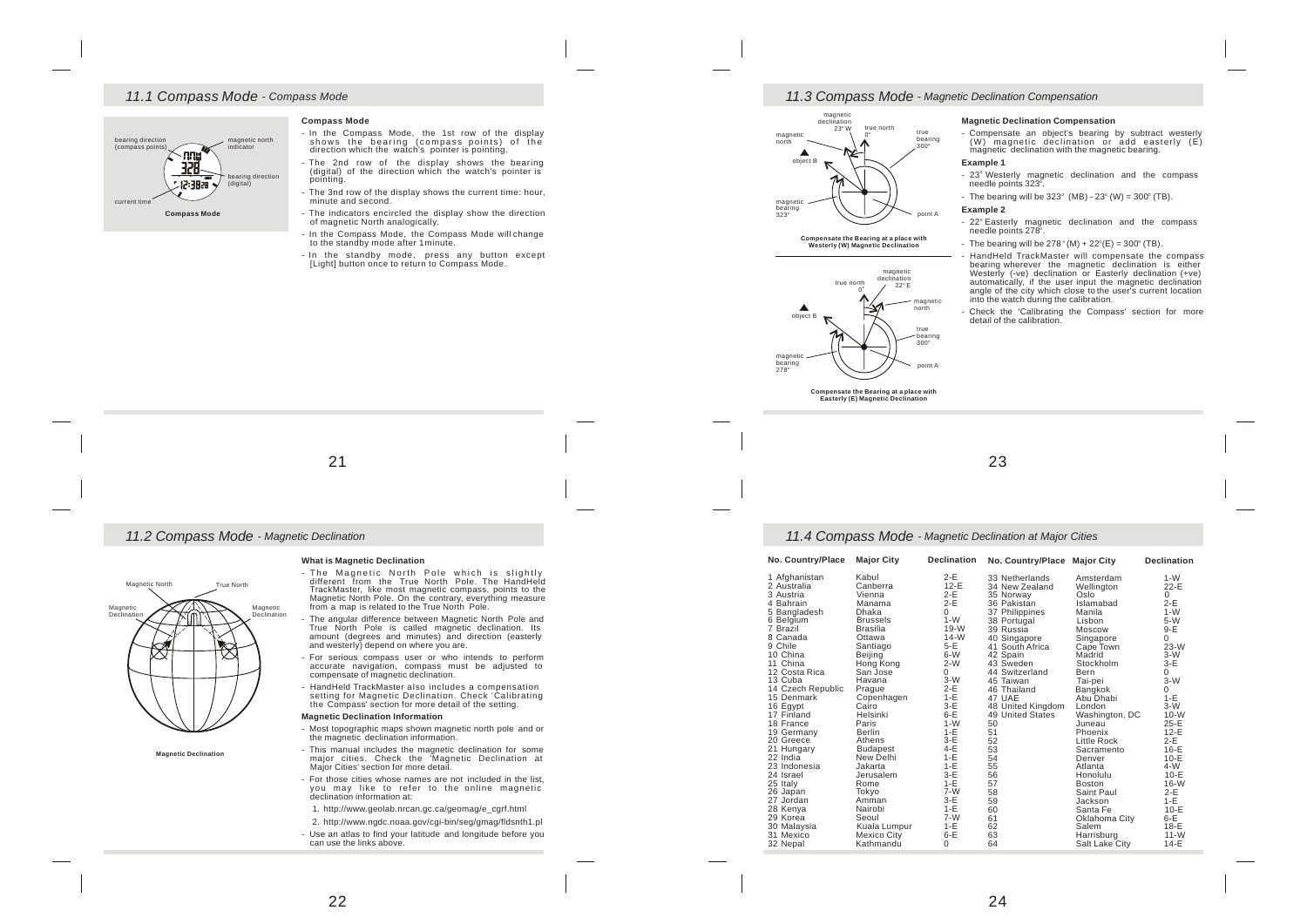### *11.5 Compass Mode - Before Calibrate the Compass*

**Compass Mode**

**Magnetic Declination Setting Mode**

**Calibration 'Rotation' Mode**

**Calibration Sequence**

**CRL**  $\ddotsc$  $12:3828$ 

hold [mode]

**MED**  $12:3828$ 

nne

328 12:3828

[compass]

[mode]

1 minute

[mode]

### **To Calibrate the compass**

- Perform the compass calibration on the following conditions:
- 1) when the HandHeld TrackMaster is used the first time,
- 2) when the '*DIST'* indicator is flashing,
- 3) the battery has been replaced, and
- 4) use the compass in a location whereis apart from the place in which thecompass had been calibrated.
- **IMPORTANT**: If the watch has not been calibrated, the direction reading may be inaccurate.
- Check the 'Magnetic Declination at Major Cities' section to get the magnetic declination of the city which close to your current location, because such angle will be inputted into the HandHeld TrackMaster during the calibration.

### *11.7 Compass Mode - Compass Points and Digital Bearings*

#### **The Direction of anObject**

- The direction of an object from a point is specified in either compass points or digital bearing directions.
- The HandHeld TrackMaster provides both compass points or digital bearing directions.

### **The Compass Points**

- The compass points are North, Northeast, East. Southeast, South, Southwest, West and Northwest.
- For example, in the figure on the left, the compass points of object B from point A is East. The compass points of object C from point A is Southeast. The compass points of object D from point A is Northwest.

### **The Digital Bearing**

27



- For example, in the figure on the left, the digital bearing direction of object B from point A is 90 . The digital bearing direction of object C from point A is 135 . T h e digital bearing direction of object D from point A is  $315^\circ$ .

### 25

### *11.6 Compass Mode - Calibrating the Compass*



**Calibration 'Rotation' Mode**

#### **To Calibrate the Compass**

- Press and hold the [mode] button for 2 seconds to start the Magnetic Declination Setting, in the Compass Mode.
- The ' *DEC*' indicator will be appeared on the 1st row of the display. The digit will start flashing, press the [start/stop] button to change the angle (from -90 to 90) until the desire magnetic declination appeared.

### **Example 1:**

- Compensate the magnetic declination for Wellington in New Zealand (22-E), select +22 in the magnetic declination setting.

### **Example 2:**

- Compensate the magnetic declination in Boston in the USA (16-W), select -16 in the magnetic declination setting.
- Press the [mode] button to go to the Calibration 'Rotation' Mode, the EL back light will turn on automatically for a second. At the same time, the '*CAL*' indicator will be appeared on 1st row of the display and the bearing indicators start to move.
- When the EL back light is off, hold the HandHeld<br>TrackMaster on a flat surface which is parallel to the horizon, then rotate the HandHeld TrackMaster clockwise<br>at the rate as the bearing indicators' moving for 2 turns. The rotation should be completed in a slow and steady way
- When the turning is completed, press the [mode] button to return to Compass Mode otherwise the Calibration 'Rotation' Mode will return to Compass Mode after 1 minute.

## *11.8 Compass Mode - Compass Points versus Digital Bearings*

object B

object C

90  $135^\circ$   $\blacktriangle$ 

0

object C

⊾∈ A  $SE$ 

N

Æ

object B

**Bearing Directions (Digital)**

point A

angular difference

0

**Bearing Directions (Compass Points)**

N

point A

object D

object D

 $\blacktriangle$ 

NW

315

| <b>Marks</b> | <b>Compass Points</b> | <b>Digital Bearing Directions</b> |  |  |
|--------------|-----------------------|-----------------------------------|--|--|
| N            | North                 | 348.75° to 11.25°                 |  |  |
| <b>NNE</b>   | North Northeast       | 11.25° to 33.75°                  |  |  |
| <b>NE</b>    | Northeast             | 33.75° to 56.25°                  |  |  |
| <b>ENE</b>   | East Northeast        | 56.25° to 78.75°                  |  |  |
| E            | East                  | 78.75° to 101.25°                 |  |  |
| <b>ESE</b>   | <b>East Southeast</b> | 101.25° to 123.75°                |  |  |
| <b>SE</b>    | Southeast             | 123.75° to 146.25°                |  |  |
| <b>SSE</b>   | South Southeast       | 146.25° to 168.75°                |  |  |
| S            | South                 | 168.75° to 191.25°                |  |  |
| SSW          | South Southwest       | 191.25° to 213.75°                |  |  |
| SW           | Southwest             | 213.75° to 236.25°                |  |  |
| <b>WSW</b>   | <b>West Southwest</b> | 236.25° to 258.75°                |  |  |
| W            | West                  | 258.75° to 281.25°                |  |  |
| <b>WNW</b>   | West Northwest        | 281.25° to 303.75°                |  |  |
| <b>NW</b>    | Northwest             | 303.75° to 326.25°                |  |  |
| <b>NNW</b>   | North Northwest       | 326.25° to 348.75°                |  |  |

**Compass Points versus Digital Bearings**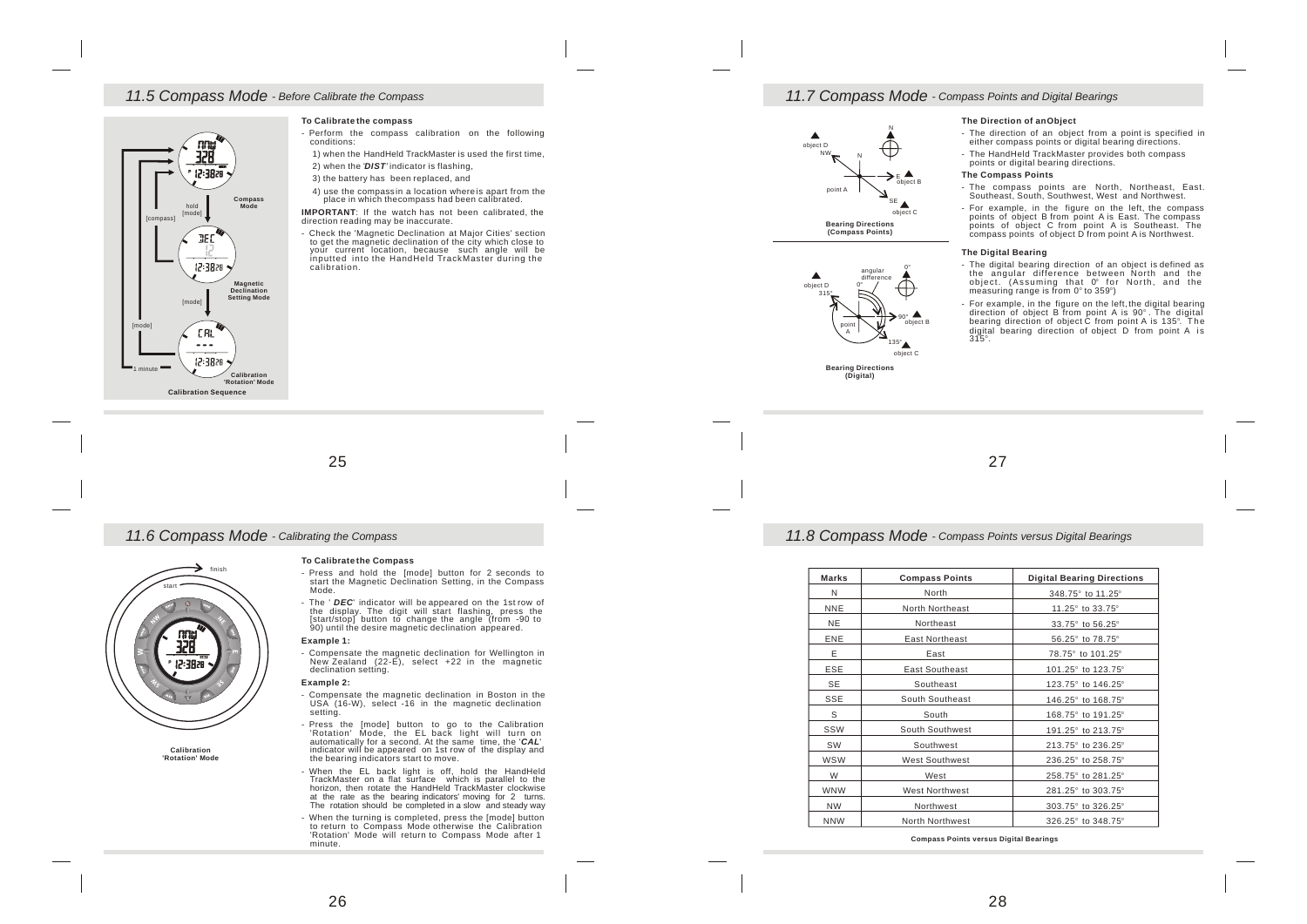## *11.9 Compass Mode - Measure Compass Directions*

#### **Measure Compass Directions** target object 0 328  $\sim$ 1. Point the pointer in the direction of the target object 2. Press the [compass] button once to switch to Compass Mode, in the Current Time Mode 3. Compass point of the object will be displayed  $P: 3R \times B$ 4. Bearing direction of the object will be displayed 5. Magnetic north indicator will be display **Compass Mode**6. Rotate the bezel until it aligns with the magnetic North indicato

**Measure Compass Directions**

**Compass Mode (Normal Bearing)**

omá 328  $85823$ 

normal bearing

backward bearing

[mode]

**Compass Mode (Backward Bearing) Backward Bearing**

nnaí 148 - When measuring compass directions, make sure that the HandHeld TrackMaster is placed on a flat surface which is parallel to the horizon.

- If you are wearing the HandHeld TrackMaster during<br>the measurement, make sure that your wrist is<br>parallel to the horizon.

**IMPORTANT**: If the watch does not parallel to the horizon when taking a measurement, the result may be inaccurate.

- Point the pointer which engraved on the watch in the direction where is your target object.

Press the [compass] button once to select the Compass Mode, in the Current Time Mode.

The Compass points of the target object appears on the 1st row of the display. The digital bearing direction of the target object appears on the 2 n d row of the display. The arrow shape indicators on the display points the magnetic north analogically.

- Rotate the rotary direction bezel until the 'N' mark is aligned with the arrow shape indicators on the display. That action makes all of the marks on the bezel in the correct direction.

- Check the marks on the bezel to identify the other compass points.

29

### *11.10 Compass Mode - Backward Bearing Direction*

backward bearing indicator

#### **Backward Bearing Directions**

- The HandHeld TrackMaster has a built-in function which shows backward bearing direction of an object.
- The backward bearing direction is the bearing direction that on the opposite direction from normal bearing direction.
- When the 'Backward Bearing' indicator is appeared, the HandHeld TrackMaster shows the backward bearing direction of the direction which the watch's pointer is pointing.

**NOTE:** In Backward Bearing CompassMode, the magnetic north indicator and the compass points readout will not be affected.

### **To Select Normal Bearing and Backward Bearing**

- Press the [mode] button to select between normal and backward bearing directions, in the Compass Mode.
- The backward bearing will be return to normal bearing automatically in the following conditions:
- 1) the HandHeld TrackMaster change to standby mode.
- 2) the HandHeld TrackMaster change to Current Time Mode.

## *11.11 Compass Mode - Compass Lock*



#### **Compass Lock**

- The HandHeld TrackMaster has a built-in lock function to lock important direction readings, in the Compass Mode.
- When the 'Lock' indicator '*LOCK*' is appeared, the HandHeld TrackMaster locks the direction readings, hence the direction reading will not be changed even the pointer<br>is pointing to another object. is pointing to be contained.

#### **To Lock/Unlock the Compass Lock**

- Press the [start/stop] button to lock/unlock the direction readings, in the CompassMode.
- The compass lock will be released automatically on the following conditions:
- 1) The HandHeld TrackMaster change to standby mode.
- 2) The HandHeld TrackMaster change to Current Time Mode.

## 31

### *11.12 Compass Mode - Application of the Compass I*



### **Check your position byBackward Bearing**

- The HandHeld TrackMaster can check your position by backward bearing.
- Spot two distant identifiable landmarks (mountains, light-houses, forts and buildings) of your current position, such as the mountain A and B.
- Consult a map to find out the mountain A and B's locations on a map.
- Check out the backward bearing directions of mountain A and B of your current position, such as 135° for mountain Aand 270° for mountain B.
- Use a ruler to draw the line 135° on the map which starting from the mountain A. Draw the lines 270° on the map which starting from the mountain B.
- Your current position will be at the intersection point (point A) of the lines 135 and 270.